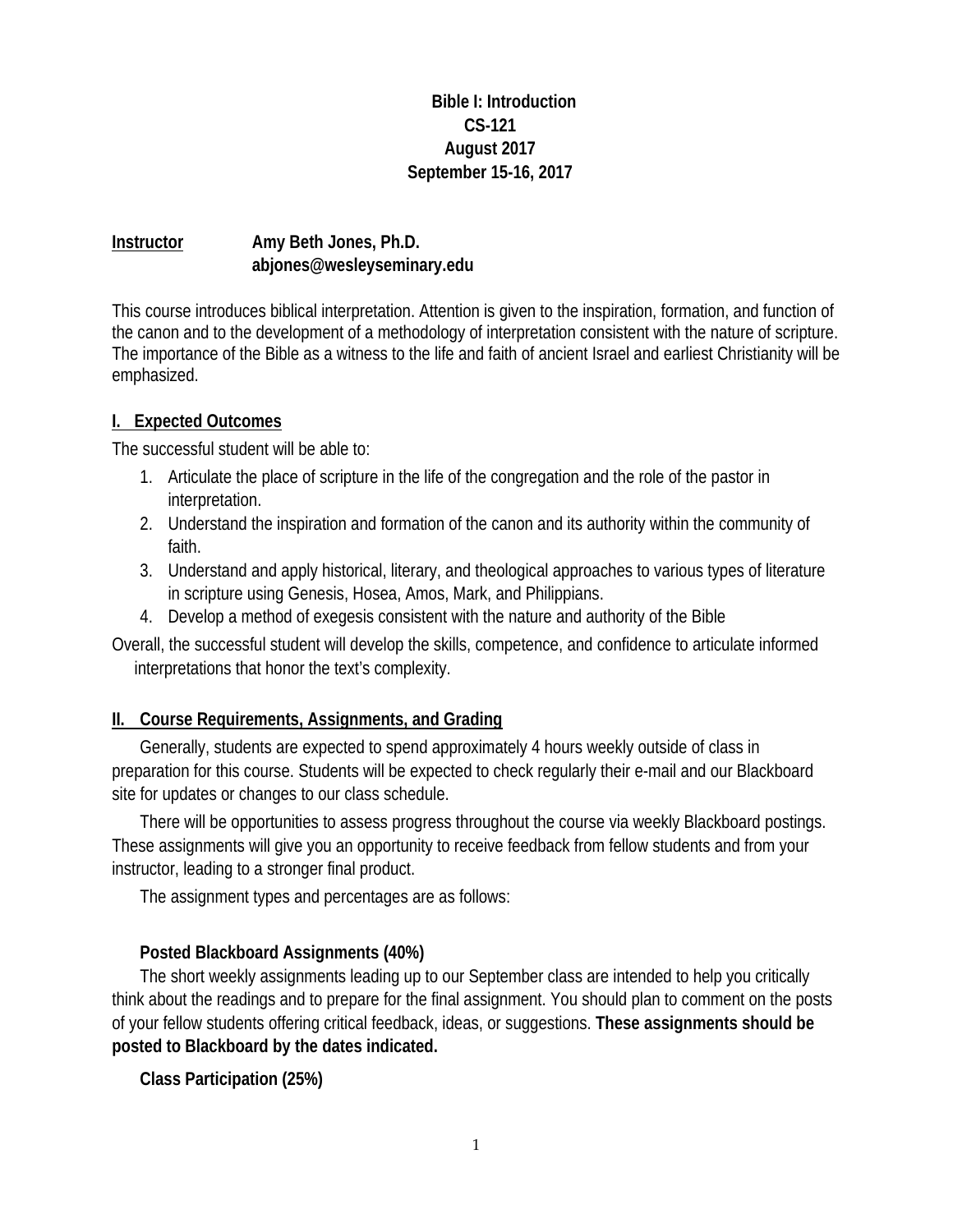Active participation in class discussion boards and in the in-person sessions are crucial to your learning. Your contributions in class should be informed and relevant to our topics and be expressed in language that is respectful of other's viewpoints.

## **Final Assignment (35%)**

The final assignment will provide an opportunity to practice the skills and test the knowledge you've gained over the semester as they relate to the expected outcomes stated above.

The following grading scale will be used for the final assignment and course grade: 93-100 A; 90-92.99 A-; 87-89.99 B+; 83-86.99 B; 80-82.99 B-; 77-79.99 C+; 73-76.99 C; 70-72.99 C-; 67-69.99 D+; 60-66.99 D; 0- 59.99 F.

## **VI. Textbooks**

- 1. The New Oxford Annotated Bible, New Revised Standard Version (Fourth Edition)
- 2. Magonet, Jonathan. *A Rabbi Reads the Bible*. London: SCM Press, 2004.
- 3. Coogan, Michael. *The Old Testament: A Very Short Introduction*. Oxford: Oxford University Press, 2008.
- 4. Anderson, Janice Capel and Stephen D. Moore, eds. *Mark & Method: New Approaches in Biblical Studies*. Minneapolis: Fortress Press, 2008.

# **Part I: Getting Our Bearings**

## **Week of August 1, 2017: Reading the Bible in Translation**

### **Read:**

- Read: Hunter, Alastair G. *Psalms*. New York: Routledge, 1999. Pp. 15-62. ("Which Translation," "Readers and Reading" and "The Language of Poetry")
- Read: Crim, Keith R. "Modern English Versions of the Bible." In *The New Interpreter's Bible, Vol. I*, 22-32. Nashville: Abingdon Press, 1994.

### **Write:**

A parishoner sends you an email asking which Bible translation would be best for an upcoming Disciple Bible Study course. She already reads the Bible devotionally at home, and enjoys The Good News Bible, but she wants to have the right type of Bible for the more serious, historical and theological study of the Bible that the study group will offer. In two pages (double-spaced, 12-point font, 1 inch margins), offer her a reply weighing the pros and cons of at least three of the more popular Bible choices. Your reply should show evidence that you've read and understood the assigned readings. Post your 2 page response to Blackboard by Saturday, August 5, 2017.

### **Week of August 6, 2017: Interpretation**

**Read:** 

- Read: Learning How to Read (Pp. 18-29) in: Magonet, Jonathan. *A Rabbi Reads the Bible*. London: SCM Press, 2004.
- Read: Strategies for Reading (Pp. 1-33) in: Gunn, David M. and Danna Nolan Fewell. *Narrative in the Hebrew Bible*. New York: Oxford University Press, 1993.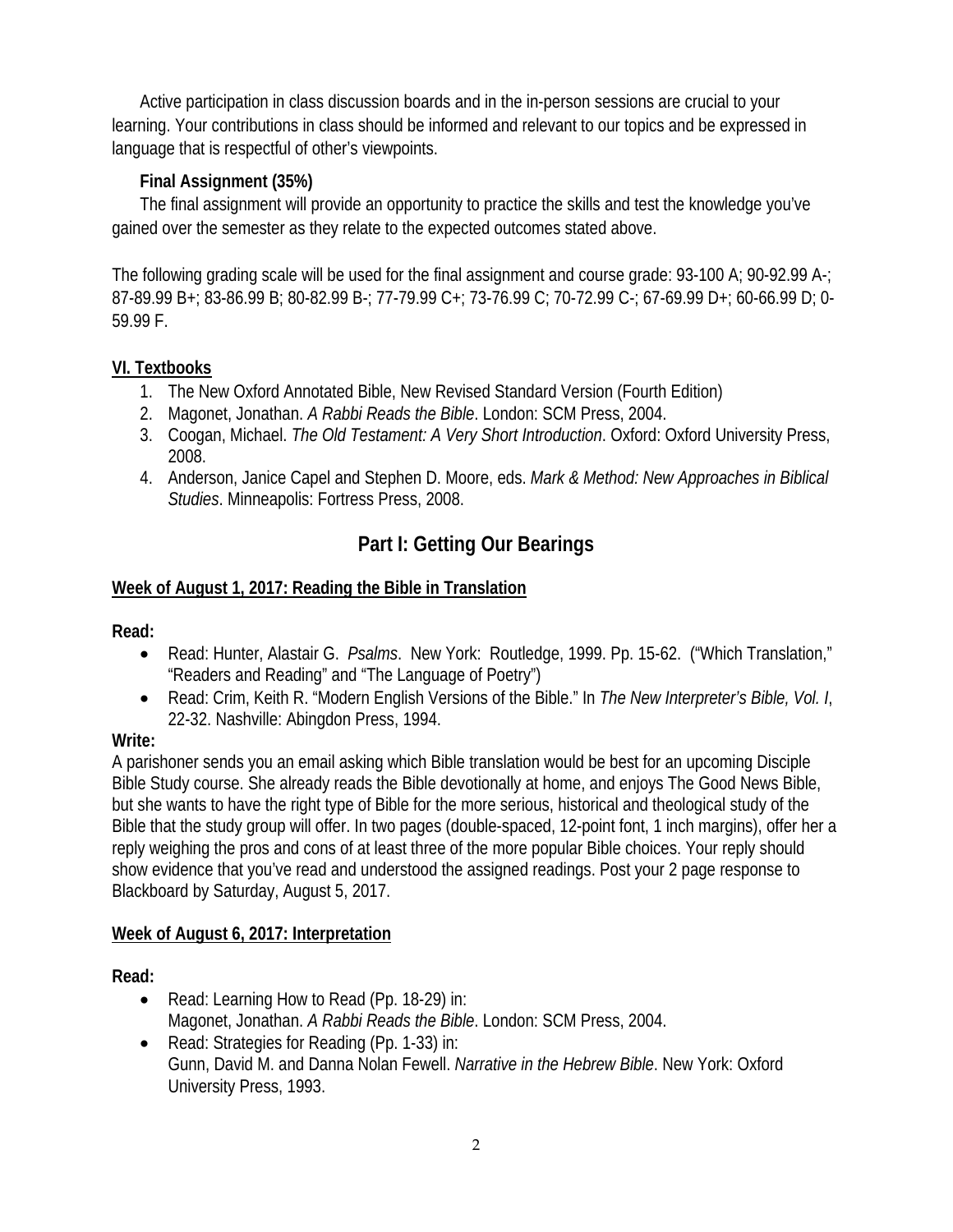### **Write:**

You are teaching a Bible study at church and recently reviewed some of the different critical approaches to the Bible. Your class is having trouble remembering what they are, what they mean, and why they might be important. You decide to make the class a two-page (double spaced, 12 point font, 1 inch margins) hand out with brief descriptions of each critical approach and how it came to be or why it is useful to know about when you read the Bible. Your handout should list and describe: historical criticsm, form criticism, literary criticsm, redaction criticism, source criticism, and feminist criticism. Post your 2 page handout to Blackboard by Saturday, August 12, 2017.

Also, find a classmate's post from last week's assignment (the email to a parishoner seeking a new Bible for Bible study). Read your classmate's email response to the parishoner. Respond to your classmate as though you were his/her parishoner responding to the email. Was the email clear? Do you understand the differences in translation? Do you have questions? Which Bible would you choose and why? Your response should be one page (double spaced, 12 point font, 1 inch margins). Post your 1 page response to a classmate to Blackboard by Saturday, August 12, 2017.

# **Part II: Literature of the Bible**

During these three weeks, you are expected to read the assigned readings and respond with the written responses, which you will post to Blackboard for your classmates to see. Over the course of the three weeks, respond thoughtfully to two assignments prepared by your classmates post with a one page (double spaced, 12 point font, 1 inch margins) response. Raise questions to your classmate. What is clear? What is unclear? How did you understand the reading similarly or differently? What can you share, from your context, that might be constructive to your classmate's post?

## **Week of August 13, 2017: Hebrew Narrative**

**Read:** 

- **•** Genesis
- Read: Introduction to the Pentateuch in: The New Oxford Annotated Bible (Fully Revised Fourth Edition)
- Read "Genesis" (Introduction by David M. Carr preceding the Book of Genesis) in: The New Oxford Annotated Bible (Fully Revised Fourth Edition)

### **Write:**

You are preparing a children's Sunday School lesson on Abraham. Prior to the lesson, you must explain who Abraham is to the other adults who will be assisting with the lesson. In one page (double spaced, 12 point font, 1 inch margins) describe Abraham's character in the book of Genesis. What are his main characteristics? What are his flaws? Why is he important to the Christian faith tradition? Why is he a notable character for the children to learn about? What are some of the key stories about Abraham that you should highlight for the children and how will you choose them? What will your criteria be? Post your one page summary of Abraham's character to Blackboard by August 19, 2017.

# **Week of August 20, 2017: Prophets**

**Read:** 

• Amos and Hosea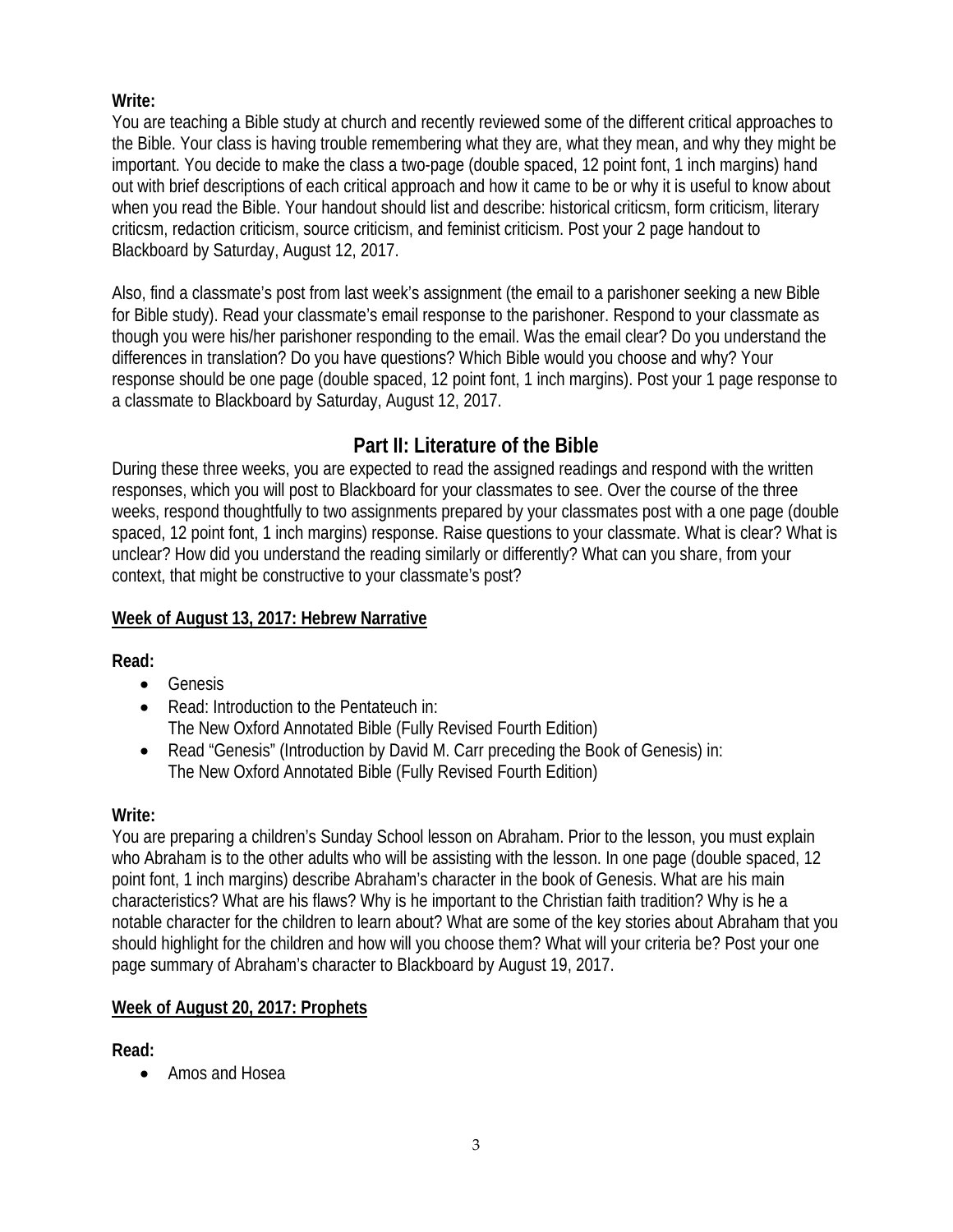- Read: "Introduction to the Prophetic Books" in:
- The New Oxford Annotated Bible (Fully Revised Fourth Edition)
- Read "Amos" (Introduction by Gregory Mobley preceding the Book of Amos) in: The New Oxford Annotated Bible (Fully Revised Fourth Edition)
- Read "Hosea" (Introduction by Gregory Mobley preceding the Book of Hosea) in: The New Oxford Annotated Bible (Fully Revised Fourth Edition)

## **Write:**

You are teaching a youth group lesson on the prophets and realize that your youth think "prophets" are roughly synonymous with "wizards." In one page (12 point font, double spaced, 1 inch margins) define "prophet," using Amos and Hosea as examples. To what are the propehts responding? Who is their audience? What are the prophets doing? Post your one page explanation to Blackboard by August 26, 2017.

# **Week of August 27, 2017: Gospel and Epistles**

**Read:** 

- Mark and Philippians
- Read: "Introduction to the Gospels" in The New Oxford Annotated Bible (Fully Revised Fourth Edition)
- Read "Mark" (Introduction by Richard A. Horsley preceding the Gospel According to Mark) in: The New Oxford Annotated Bible (Fully Revised Fourth Edition)
- Read: "Introduction to the Letters/Epistles in the New Testament" in The New Oxford Annotated Bible (Fully Revised Fourth Edition)
- Read "Philippians" (Introduction by Carolyn Osiek preceding the Letter to the Philippians) in The New Oxford Annotated Bible (Fully Revised Fourth Edition)

### **Write:**

You are planning a Lenten Bible study on the book of Mark and you need to write a brief newsletter announcement advertising the study. Compose a brief 1 page (double spaced, 12 point font, 1 inch margins) summarizing the contents of the book and what makes it different from the other three gospels. Post your one page announcement to Blackboard by September 2, 2017.

# **Part III: Developing Interpretive Skill**

Prior to our class meeting September 15-16, 2017 please complete the following assigned readings. There is a substantial amount of reading here. Pace yourself! Read a bit each week through August, and MAKE NOTES! When we meet in September, we will work on putting the literature of the Bible together with the many different ways of reading the Bible so that you develop a kaledeiscope of questions you can use to interpret the Bible on your own.

# **Historical Approaches to the Bible**

**Read:** 

- Genesis
- Read Chapters 2, 3, 4 (Pp.12-42) in Coogan, Michael. *The Old Testament: A Very Short Introduction*. Oxford: Oxford University Press, 2008.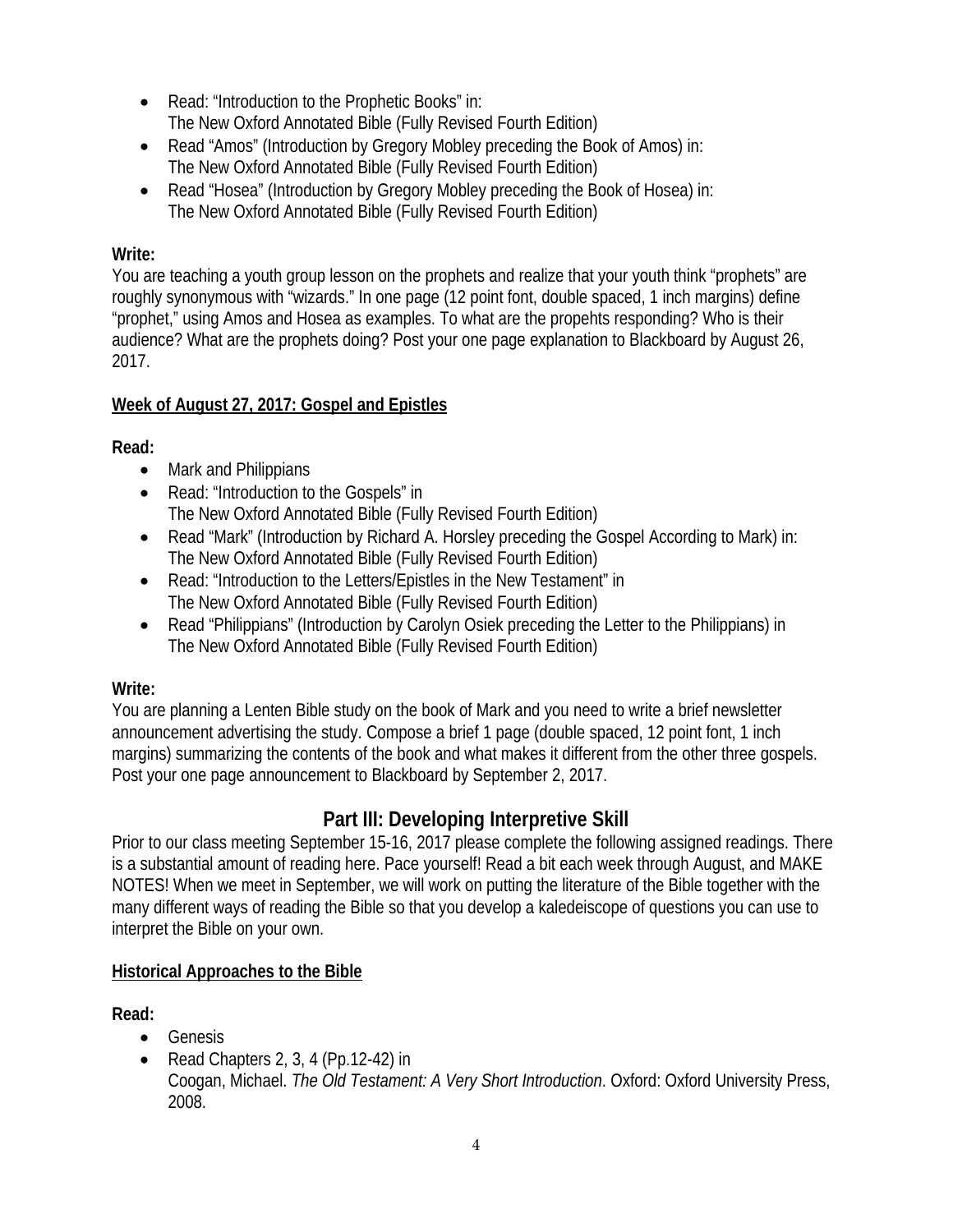- Amos and Hosea
- Read Premnath, D.N. "Amos and Hosea: Sociohistorical Background and Prophetic Critique." *Word and World* 28, no. 2 (2008): 125-132.

### **Literary Approaches to the Bible**

**Read:** 

- $\bullet$  Mark 4-8
- Read "How Does the Story Mean?" by Elizabeth Struthers Malbon in: Anderson, Janice Capel and Stephen D. Moore, eds. *Mark & Method: New Approaches in Biblical Studies*. Minneapolis: Fortress Press, 2008.

## **Theological Approaches to the Bible**

**Read:** 

- Genesis 1-3
- Read "Leaving the Garden: Did They Fall or Were They Pushed?" (Pp 121-132) in: Magonet, Jonathan. *A Rabbi Reads the Bible*. London: SCM Press, 2004.
- Philippians
- Read Winger, M. "Grace to Sin: Names and Abstractions in Paul's Letters,"*Novum Testamentum*, Vol. 41 (2), 1999: 145-175.

# **Final Assignment**

Choose one of the books of the Bible that we read together (Genesis, Amos, Hosea, Mark, or Philippians) as the subject of a six week Bible study you would offer in your church for a small group of adult learners. Your ten-page plan plan should include:

- A one-page description of the role of the pastor/teacher as interpreter of the scriptures through the course of the study. What should participants expect of their pastor/teacher? What will the pastor/teacher do? What won't the pastor/teacher do? What role does the community have (in addition to, or as opposed to, the pastor/teacher) in interpretation?
- A one-page summary of the contents of your chosen book of the Bible. What is the book about? What are the major themes, characters, and ideas?
- A one-page newsletter article leading up to the Bible study that would describe the genre, historical background, sociohistorical context, audience, canonical location, and themes of the book in a way that would entice people to want to learn more.
- A one-page outline of the Bible study plan. How would you organize the six weeks? Consider how you would work in the historical, literary, and theological aspects of the book.
- One-page lesson plans for each of the six weeks of study (six pages total). These can be in true outline format, but should include enough detail so that your instructor understands the kind of interpretive approach you would take and what conclusions you hope the class would draw at each session as a result. You need not be an expert on your book of the Bible – but you must demonstrate an understanding for the type of historical, literary, or theological questions that are reasonable to raise of the biblical text you have chosen.

You will be evaluated on how your understanding of the basics of interpretation, your overall understanding of the arch of the book you've chosen to study, and how well you are able to organize the pieces coherently